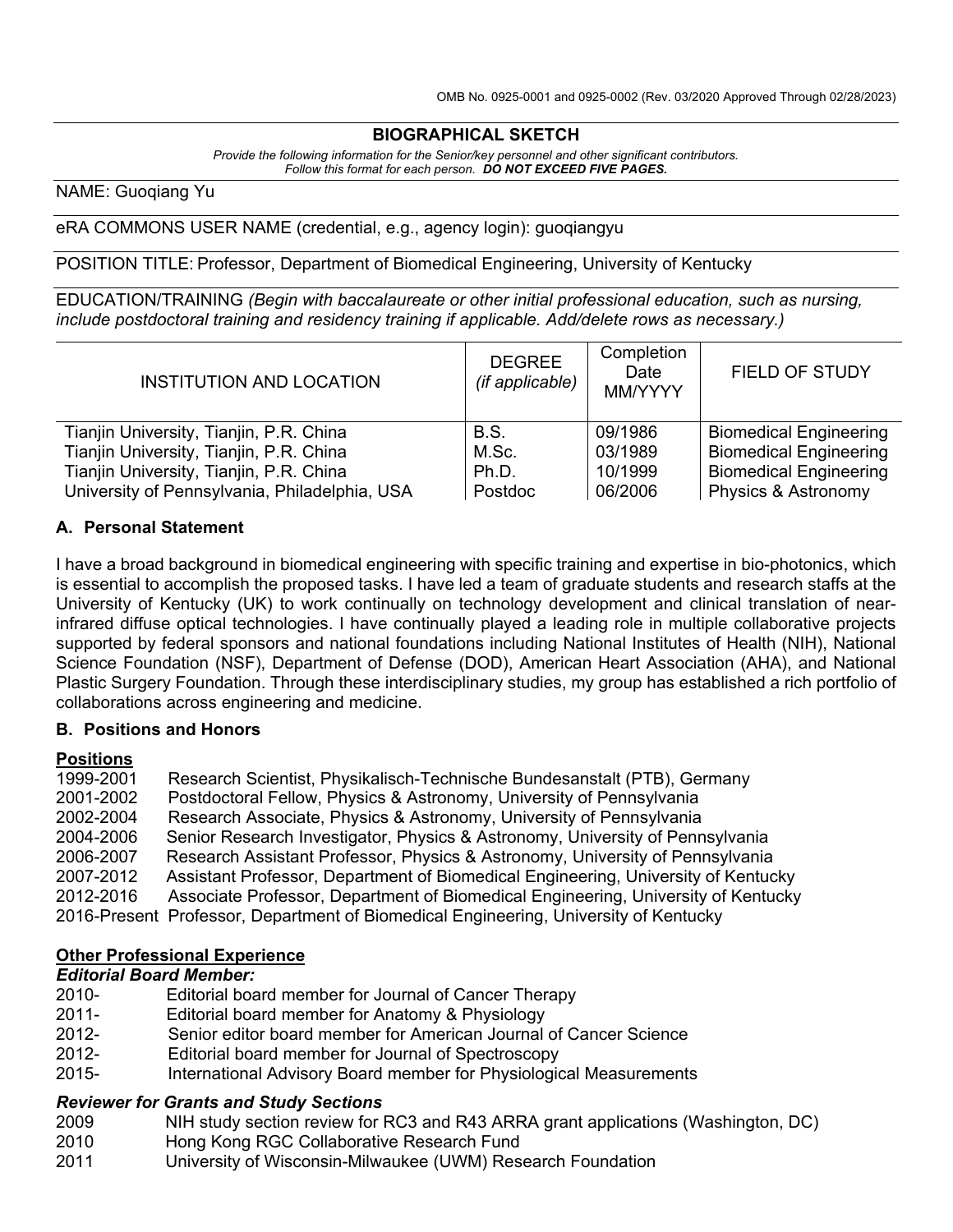| 2012 | King Abdulaziz City for Science and Technology |
|------|------------------------------------------------|
|------|------------------------------------------------|

- 2013 COST-Switzerland office at the State Secretariat for Education, Research and Innovation SERI
- 2014 New Zealand Fast Start Application of Marsden Fund
- 2014 NIH study section review for MEDI (Washington, DC)
- 2015 Israeli Ministry of Science, Technology and Space
- 2016 NIH study section review for MEDI (San Diego, CA)
- 2016 NIH study section review for SBIB-G 83 R15 (San Diego, CA)
- 2017 NIH Special Emphasis Panel Scientific Review Group ZRG1 OTC-H (13)
- 2017 NASA Translational Research Institute Medical Imaging for Spaceflight Panel (Arlington, VA)
- 2018 Medical Research Council (MRC) Neurosciences and Mental Health Board
- 2018 U24/R24 NINDS Special Emphasis Panel ZNS1 SRB-M (Alexandria, VA)
- 2018 R41/R42/R43/R44 NHLBI Phase IIB CSR-S (F1)
- 2019 NIH study section review for EITN (Chicago, IL)
- 2019 U24/R24 NINDS Special Emphasis Panel ZNS1 SRB-M
- 2020 NIH-NIBIB P41 Site-Visit Review
- 2020 NIH study section review for EITN

### *Patents:*

- 2012 A.G. Yodh. H. Greenberg, **G. Yu**, J. A. Detre, T. Durduran, M. G. Burnett, E. R. Mohler, H. Quon, S. M. Hahn, "Optical measurement of tissue blood flow, hemodynamics and oxygenation" *US Patent #8082015 (2012-2032)*
- 2016 **G. Yu**, Y. Lin, C. Huang, "Noncontact three-dimensional diffuse optical imaging of deep tissue blood flow distribution", *US Patent #9861319 (2016-2036)*
- 2017 **G. Yu**, C. Huang, T. Hastings, "Compact low-cost fiberless diffuse speckle contrast flowoximeter", *US Patent Application: Pub. No.: US2018/0020962*
- 2018 **G. Yu**, T. Pittman, C. Huang, N. McGregor, "Loupe-based intraoperative fluorescence imaging device for the guidance of tumor resection", *International Patent Application: Pub. No.: WO/2019/014205*

## **Honors**<br>2004

- 2004 DOD New Investigator Award for Prostate Cancer Program (W81XWH-04-1-0006)
- 2004 Best Poster Award at the Institute for Medicine and Engineering (IME) Interdisciplinary Research Symposium 2004 (University of Pennsylvania)
- 2004, 2006 Second Place Winner of Young Investigators Awards Competition at 15<sup>th</sup> and 17<sup>th</sup> Annual Meeting of the Society of Vascular Medicine and Biology (SVMB)
- 2012 Notable Research Professor honored by University of Kentucky Chapter of the National Society of Black Engineers (University of Kentucky)
- 2015 Mentor Recognition Award, Center for Clinical and Translational Science 10<sup>th</sup> Annual Spring Conference (University of Kentucky)
- 2015 Dean's Award for Excellence in Research, College of Engineering (University of Kentucky)
- 2016 A Teacher Who Made a Difference, College of Education (University of Kentucky)
- 2019 Researchers of the Month (Sep. 2019, University of Kentucky)

### **C. Contribution to Science (>90 peer-reviewed articles)**

- 1. *Novel hybrid near-infrared spectroscopy/diffuse correlation spectroscopy (NIRS/DCS) for the quantification of deep tissue blood flow and oxygenation.* I worked in Dr. Arjun Yodh's laboratory at the University of Pennsylvania (UPenn) from 2001 to 2007, where I spent 5 years in various research positions and one year as a research assistant professor. My major role was to develop and validate a state-of-the-art hybrid NIRS/DCS device for quantification of deep tissue blood flow and oxygenation (*US Patent #8082015, 2012- 2032*). My research activities at UPenn were fairly independent, and well-funded via 3 nationally competitive grants on which I was the PI (NIH R21, AHA BGIA, and DOD New Investigator Award).
	- a. **G. Yu**, T. Durduran, C. Zhou, H. W. Wang, M. E. Putt, H. M. Saunders, C. M. Sehgal, E. Glatstein, A. G. Yodh, T. M. Busch, "Noninvasive monitoring of murine tumor blood flow during and after photodynamic therapy provides early assessment of therapeutic efficacy," *Clinical Cancer Research* 11(9), 3543-3552 (2005). PMID: 15867258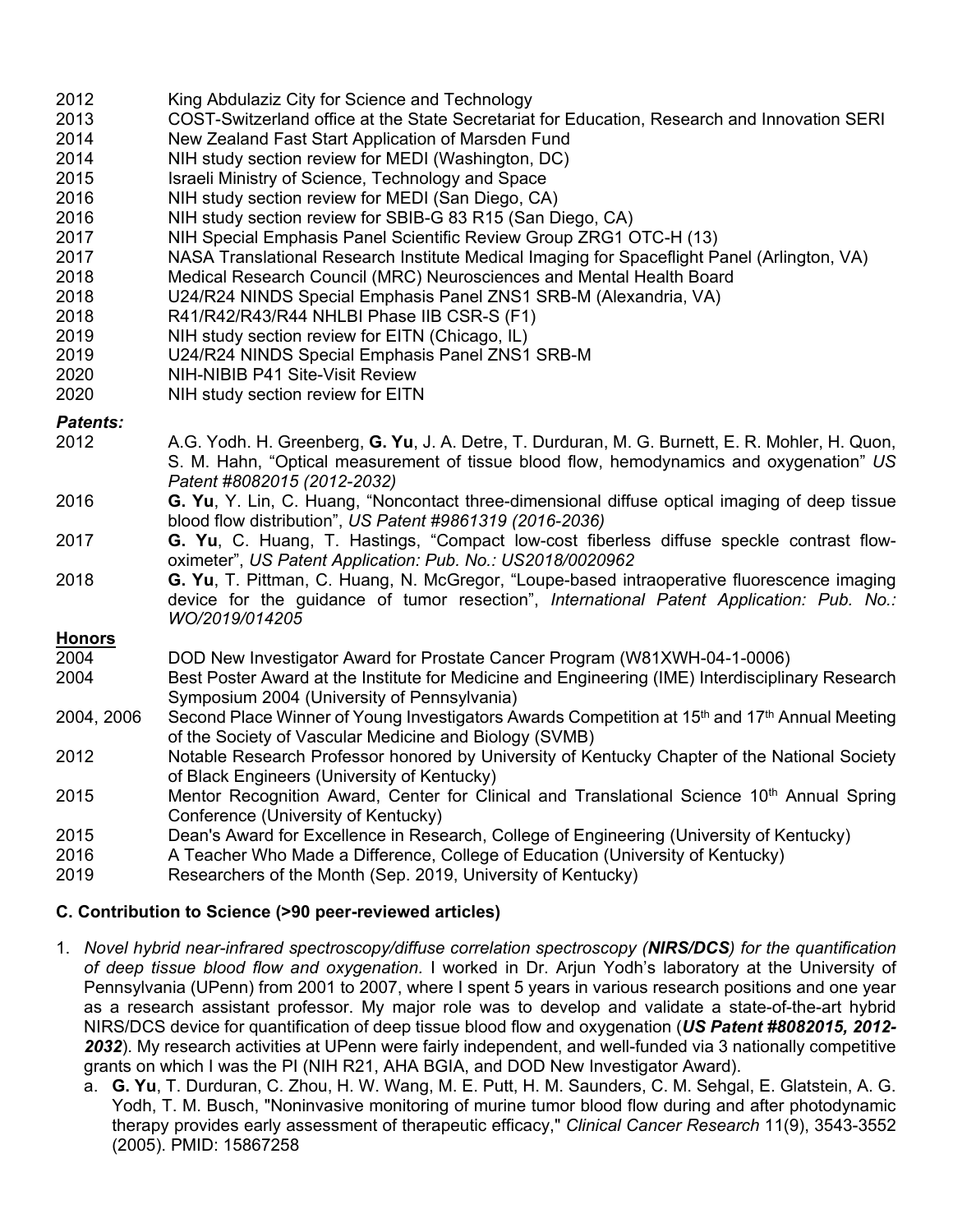- b. **G. Yu**, T. Durduran, C. Zhou, T. C. Zhu, J. C. Finlay, T. M. Busch, S. B. Malkowicz, S. M. Hahn, A. G. Yodh, "Real-time in situ monitoring of human prostate photodynamic therapy with diffuse light," *Photochemistry & Photobiology* 82(5), 1279-1284 (2006). PMID: 16696593
- c. **G. Yu**, T. F. Floyd, T. Durduran, C. Zhou, J. A. Detre, A. G. Yodh, "Validation of Diffuse Correlation Spectroscopy for Muscle Blood Flow: Validation with Arterial-Spin-Labeling Perfusion MRI," *Optics Express* 15, 1064-1075 (2007). PMID: 19532334
- d. A. G. Yodh, J. H. Greenberg, **G. Yu**, J. A. Detre, T. Durduran, M. G. Burnett, E. R. Mohler III, H. Quon, S. M. Hahn, "Optical measurement of tissue blood flow, hemodynamics and oxygenation," US Patent #8082015 (2012-2032)
- 2. *Wearable, low-cost, compact diffuse speckle contrast flowmeter (DSCF) for cerebral monitoring.* We have developed a novel low-cost compact diffuse speckle contrast flowmeter-oximeter (DSCF) sensor consisting of small laser diodes and CMOS cameras, which can be used for continuous measurements of blood flow variations in relatively deep tissues. The low-cost compact DSCF probe holds great potential to be broadly used for continuous and longitudinal monitoring of cerebral blood flow alterations in animals and humans. A patent application has been submitted (*US Patent Application: Pub. No.: US2018/0020962*).
	- a. **G. Yu**, C. Huang, J. T. Hastings, "Compact low-cost fiberless diffuse speckle contrast flow-oximeter," *US Patent Application* #15655988 (2016)
	- b. C. Huang, M. Seong, J. P. Morgan, S. Mazdeyasna, G.G. Kim, J. T. Hastings, **G. Yu**, "A low-cost compact diffuse speckle contrast flowmeter using small laser diode and bare charge-coupled-device chip", *Journal of Biomedical Optics Letters*, 080501 (2016). PMCID: PMC4975738
	- c. C. Huang, Y. Gu, J. Chen, A.A. Bahrani, E.G. Abu Jawdeh, H.S. Bada, K. Saatman, **G. Yu**, L. Chen, A Wearable Fiberless Optical Sensor for Continuous Monitoring of Cerebral Blood Flow in Mice. *IEEE Journal of Selected Topics in Quantum Electronics*, 25(1): 1-8 (2019). PMCID: PMC6821394
- 3. *Novel noncontact diffuse correlation spectroscopy and tomography (ncDCS/ncDCT).* Most DCS/DCT measurements use optical fibers in contact with tissues for photon collection and require tissues to conform to simple boundaries such as a slab, often requiring compression that can introduce a hemodynamic distortion of soft tissues or an infection of injured tissues. My group recently developed a novel noncontact DCS/DCT system for 3-D imaging of tissue blood flow contrasts. This system uses our unique lens-focusing technique to project the sources and detectors onto the tissue surface for hemodynamic measurements. We have tested this system on tissue phantoms and breasts with tumors.
	- a. Y. Lin, L. He, Y. Shang, **G. Yu**, "Noncontact diffuse correlation spectroscopy for noninvasive deep tissue blood flow measurement", *Journal of Biomedical Optics Letters* 17(2), 010502 (2012). PMCID: PMC4019367
	- b. T. Li, Y. Lin, Y. Shang, L. He, C. Huang, M. Szabunio, **G. Yu**, "Simultaneous measurement of deep tissue blood flow and oxygenation using noncontact diffuse correlation spectroscopy flow-oximeter", *Scientific Reports* 3, 1358 (2013). PMCID: PMC3584314
	- c. Y. Lin, C. Huang, D. Irwin, L. He, Y. Shang, **G. Yu**, "Three-dimensional flow contrast imaging of deep tissue using noncontact diffuse correlation tomography", *Applied Physics Letters* 104, 121103 (2014). PMCID: PMC3971827
	- d. C. Huang, Y. Lin, L. He, D. Irwin, M. M. Szabunio, **G. Yu**, "Alignment of Sources and Detectors on Breast Surface for Noncontact Diffuse Correlation Tomography of Breast Tumors," *Applied Optics* 54(29), 8808- 8816 (2015). PMCID: PMC4801123
- 4. Novel prototype CCD-based speckle contrast diffuse correlation tomography (**scDCT**). One challenge left to address with the ncDCS/ncDCT system is that limited source-detector pairs currently restrict its spatial and temporal resolution. Very recently, we developed a novel prototype CCD-based speckle contrast diffuse correlation tomography (scDCT) system with new algorithms for imaging reconstruction (*US Patent #9861319 2016-2036*), which significantly reduced costs and increased spatial-temporal resolution.
	- a. C. Huang, D. Irwin, Y. Lin, Y. Shang, W. Kong, J. Luo, **G. Yu**, "Speckle contrast diffuse correlation tomography (**scDCT**) of complex turbid media," *Medical Physics Letters* 42, 4000-4006 (2015). PMCID: PMC4464064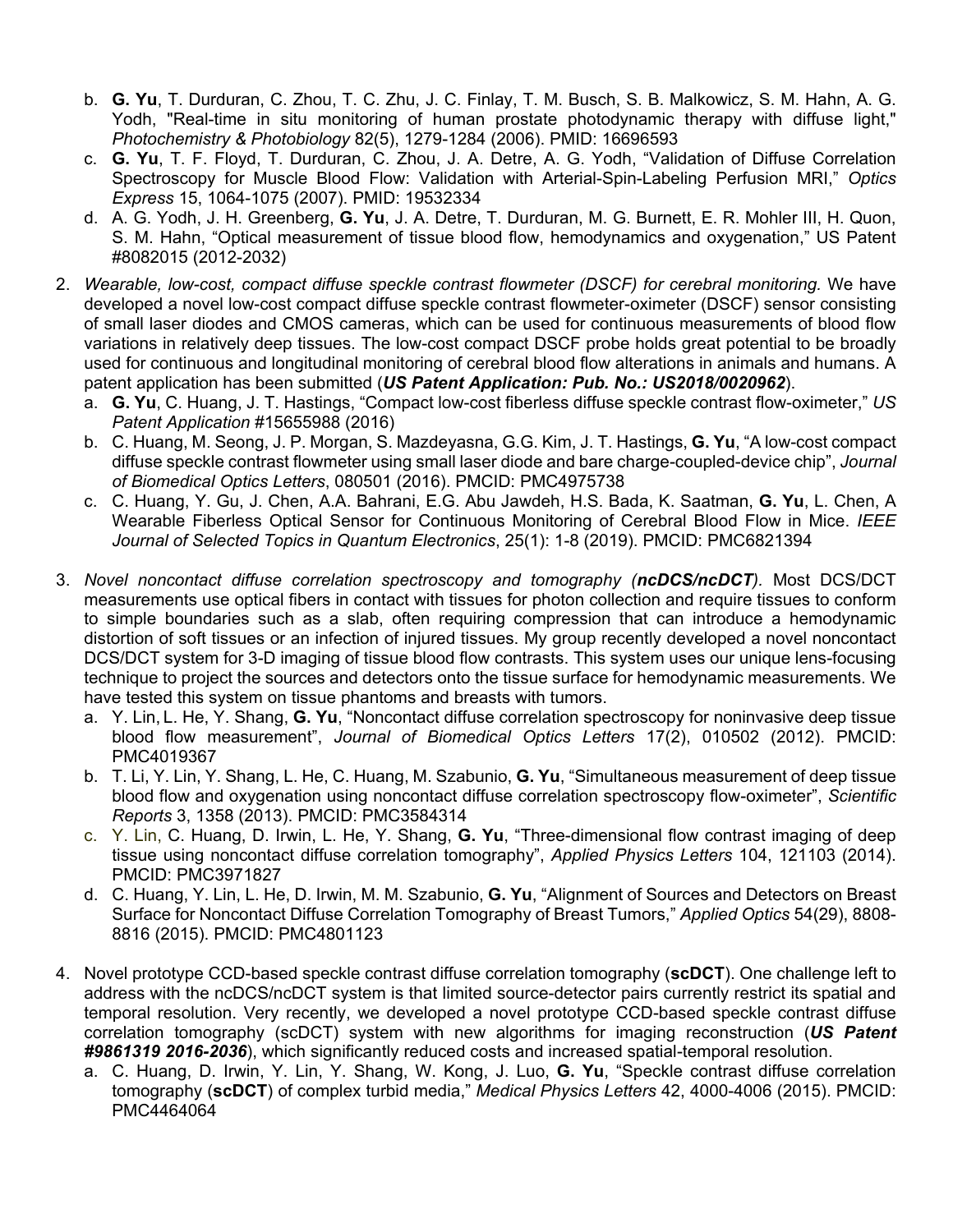- b. C. Huang, M. Zhao, D. Irwin, N. B. Agochukwu, L. Wong, **G. Yu**, "Noncontact speckle contrast diffuse correlation tomography (**scDCT**) of tissue blood flow distribution," *IEEE Transactions on Medical Imaging*  36(10), 2068-2076 (2017). PMCID: PMC5645791
- c. S. Mazdeyasna**,** C. Huang, M. Zhao, A. Bahrani, N. Agochukwu, L. Wong, **G. Yu**, "Noncontact speckle contrast diffuse correlation tomography (**scDCT**) of blood flow distributions in tissues with arbitrary geometries", *Journal of Biomedical Optics* 23(9): 1-9 (2018). PMCID: PMC6183314
- d. C. Huang, S. Mazdeyasna, L. Chen, E. G. Abu Jawdeh, H. S. Bada, K. Saatman, L. Chen, **G. Yu**. Noninvasive noncontact speckle contrast diffuse correlation tomography of cerebral blood flow in rats. *NeuroImage* 198: 160-169 (2019). PMID: 31112789

### **Complete List of Published Work in MyBibliography:**

<https://scholar.google.com/citations?user=4PzSxEMAAAAJ&hl=en>

### **D. Research Support**

# **Ongoing Research Support**

NIH/NCI

Guogiang Yu (PI) 08/01/2019-07/31/2020

*Development of a Wearable Fluorescence Imaging Device for Intraoperative Identification of Brain Tumors*

To develop a wearable eye-loupe based fluorescence imaging device for the guidance of brain tumor resection. Co-Is: Huang, Pittman, Neltner

NIH/NICHD

R01 HD101508-01 Guoqiang Yu (PI) 04/10/2020-03/31/2025

### *Noninvasive Noncontact High-Density Optical Imaging of Neonatal Intraventricular Hemorrhage*

To develop a noncontact speckle contrast diffuse correlation tomography (*scDCT*) system for noninvasive imaging of neonatal intraventricular hemorrhage.

Co-Is: Huang, Lei Chen, Powell, Abu Jawdeh, Miller, Li Chen, Cheng, Bada

R01 EB028792-01 Guoqiang Yu (PI) 03/15/2020-11/30/2023 NIH/NIBIB

*Perioperative Diffuse Optical Imaging of Tissue Blood Flow and Oxygenation for Optimization of Mastectomy Skin Flap Viability*

To develop a CCD/CMOS based noncontact optical imaging system for intraoperative monitoring of mastectomy. Co-Is: Huang, Lei Chen, Li Chen, Wong

R21 HD091118 **CONSERVATE:** CONSERVATE: CONSERVATE: CONSERVATE: CONSERVATE: CONSERVATE: CONSERVATE: CONSERVATE: CON NIH/NICHD

*A Low-cost Compact Diffuse Speckle Contrast Flow-oximeter for Neonatal Brain Monitoring* To develop a wearable optical sensor which can be taped on the human neonatal head for noninvasive, continuous measurements of cerebral blood flow and oxygenation variations in NICUs. Co-Is: Huang, Abu Jawdeh, Bada

3R21 HD091118-02S1 (Supplement) Guoqiang Yu (PI) 10/01/2019-01/31/2021 NIH/NICHD

### *A Multiscale Multimodal Diffuse Optical Device for Early Diagnosis of Preclinical Alzheimer's Disease*

To develop a wearable optical sensor which can be taped on human elderly subjects for noninvasive, continuous measurements of cerebral blood flow and oxygenation variations as pre-AD biomarkers. Co-Is: Huang, Lei Chen, Jiang, Jicha

R01 AG062480-01 Ai-Ling Lin (PI) 05/01/2019-02/29/2024 NIH/NIA *Prebiotics Intervention to Reduce Alzheimer's Disease Risk via Brain-Gut Axis in an APOE4 Mouse Model*